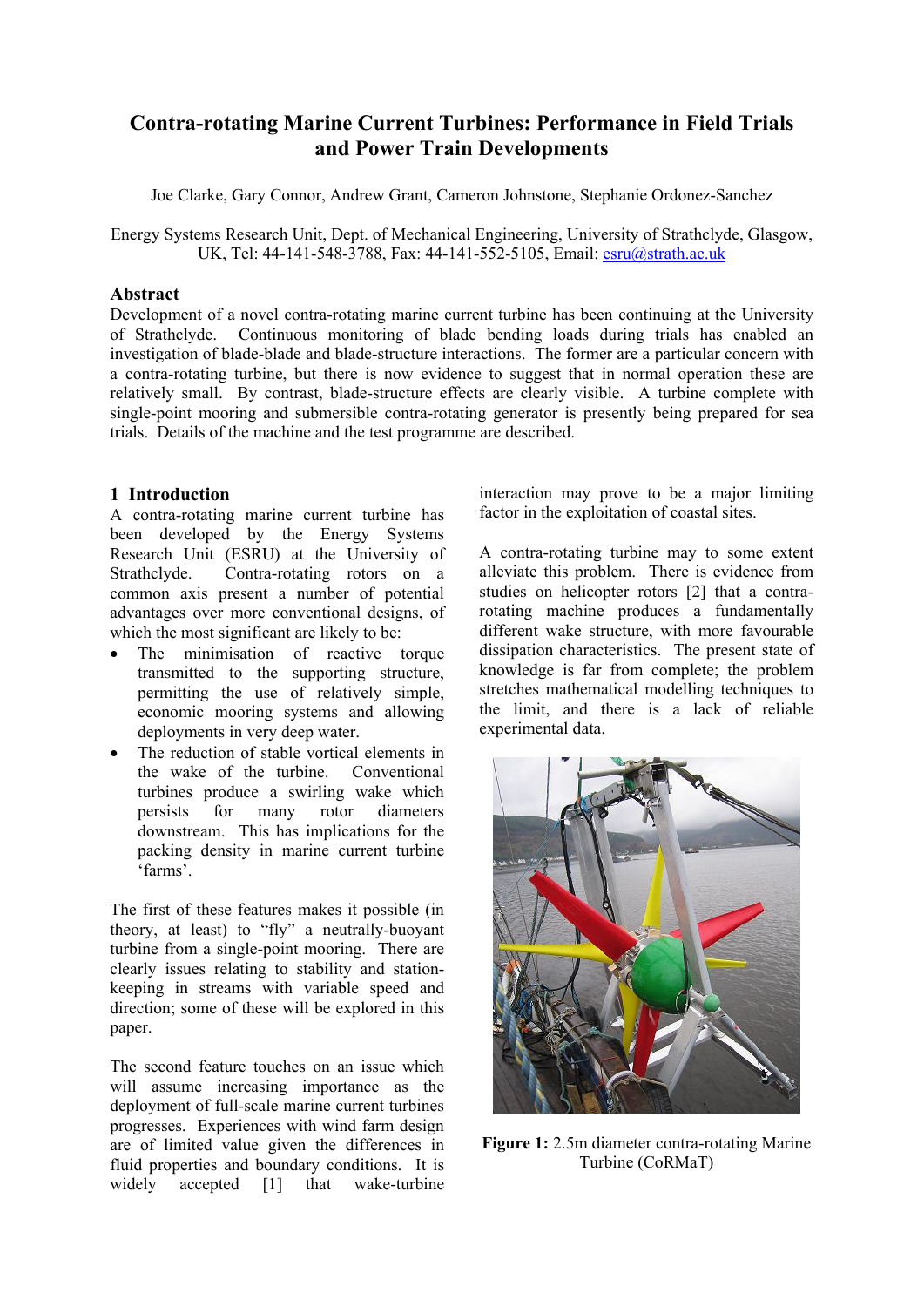#### **2 Blade Interactions**

An essential feature of the ESRU turbine is that the rotors be of similar size and in close proximity. Please refer to Figure 1. Such a configuration inevitably raises questions about blade/blade interactions and consequent fatigue loading.



**Figure 2:** FFT for rear blade thrust loading during normal contra-rotating operation.



**Figure 3:** FFT of blade thrust loading for frame mounted single rotor.



**Figure 4:** FFT of blade edge loading (observed in power train) for frame mounted single rotor.

Time-series data from strain gauge measurements have been collected for scrutiny from tank tests and prototype sea trials. Figures 2 - 4 illustrate the Fast Fourier Transforms (FFTs) of the recorded forces and clearly illustrate the principal frequency components on the blades when operating as a single rotor frame mounted unit, and as a two rotor contrarotating unit. (*P* refers to multiples of the rear rotor rotational frequency.)

A comparison of Figures 2 and 3 reveals that frequency P1 is present showing some instrument crossover for blade gravity effects and a slight blade misalignment for thrust. P2 is due to a stabilising vertical turbine tail as seen in Figure 1 which was found during testing to be unnecessary. The normal contra-rotating operation (Figure 2) differs significantly from single rotor operation in Figure 3 where P3 and P6 magnitudes are observed. P3 is due to the 3 pronged frame upstream and P6 is a combination of this and the stalled 3 blades of rotor 1. The edgewise FFT plot in Figure 4 is for the same test-run as Figure 2, and shows that there is some interference in the output torque caused by interference from the supporting frame (P3 and P6 again). This diminishes the electrical output quality as compared to a freely ëflyingí turbine further supporting the philosophy of the contra-rotating design.

#### **3 Mooring Arrangements**

The steady (or quasi-steady) load conditions for a single-point mooring are relatively straight forward. With direct bottom mounting (Figure 5), excess buoyancy in the turbine nacelle maintains turbine depth of immersion within a certain range. The cable takes up a position such that  $\tan \phi = \frac{-b}{B}$  $\tan \phi = \frac{F_D}{D}$ , where *B* is the net buoyancy force and  $F<sub>D</sub>$  is the drag force on the turbine.



**Figure 5:** Bottom-moored, buoyant turbine showing free body diagram at the cable attachment point.

From the one-dimensional theory of Betz, the drag coefficient for a turbine running in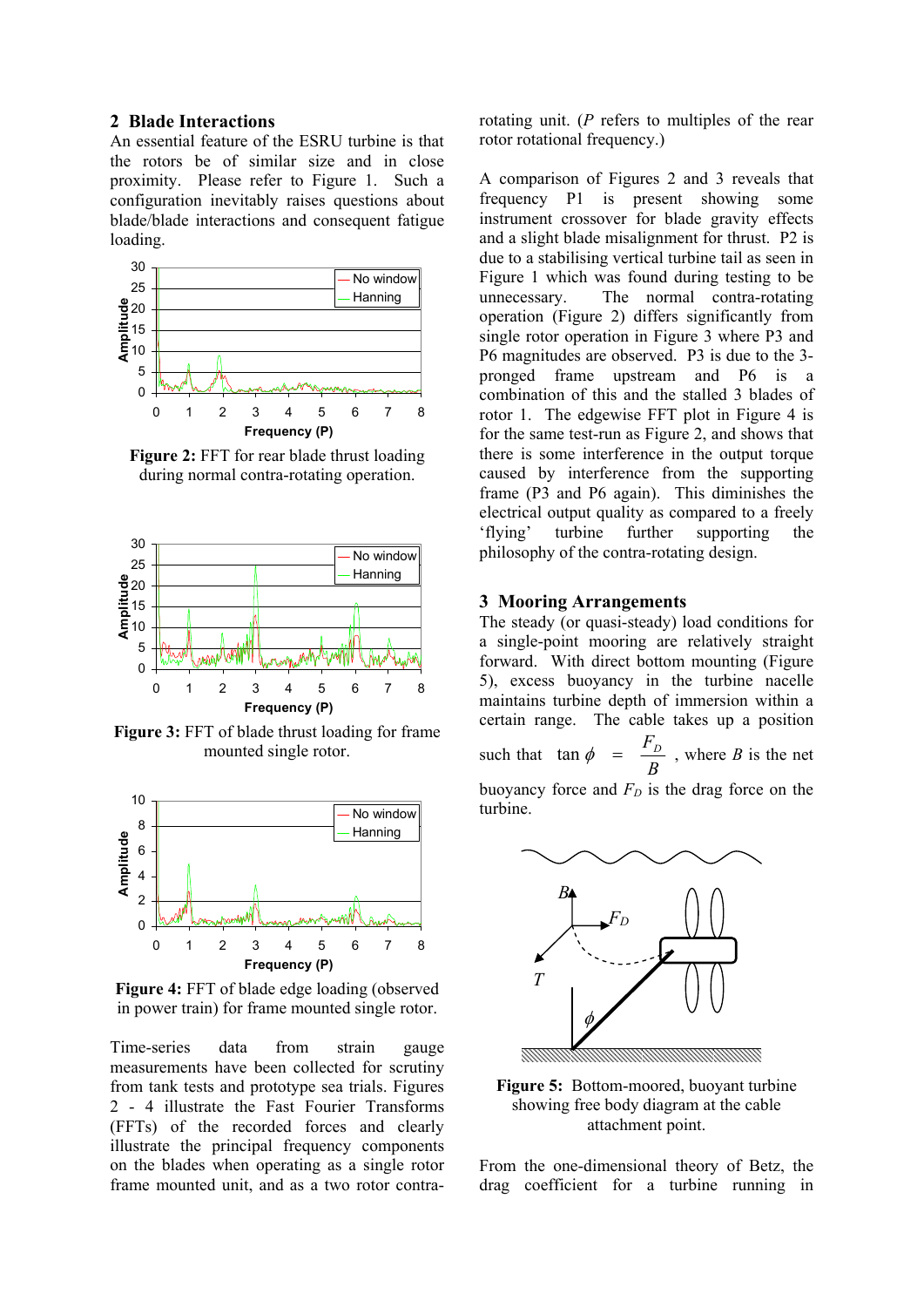optimum conditions is  $8/9$ , so  $F<sub>D</sub>$  can be very large. It follows that *B* must be correspondingly large; if not, an extremely long cable is required and the "footprint" of the system when the flow changes direction becomes excessive.

Control of depth is however not good: if the turbine drag coefficient remains constant,  $F_D \propto V^2$  where *V* is the current velocity. Therefore  $\tan \phi \propto V^2$  and  $\phi$  will vary greatly during the tidal cycle. A small measure of selfregulation comes from the fact that *V* is likely to reduce as the turbine goes deeper, but the general trends are clear. At extreme values of *V* the power output from the turbine might be limited to some rated value and this would tend to reduce the drag coefficient and hence  $F<sub>D</sub>$ , but only by a modest amount.

The second option is to "fly" the turbine from a tensioned cable (Figure 6).



**Figure 6:** Neutrally-buoyant turbine on a tensioned cable.

Here the turbine itself would have near-neutral buoyancy with the excess provided by the tensioning float. For the lower part of the cable, static analysis again reduces to the equation

*B*  $\tan \phi = \frac{F_D}{D}$ , but in this case  $F_D$  is the

summation of the drag forces on the turbine and float; the latter may be quite substantial. It can be reduced significantly by placing the float on the surface, if excitation by waves is not a problem.

The intention with this configuration would be to operate at small values of  $\phi$  by building in greater excess buoyancy. Variations in operating depth with current velocity *V* would then be significantly reduced.

The effects of scale may have an influence on the choice of mooring configuration. Drag forces rise approximately with the square of the linear dimension, whereas buoyancy increases with the cube. Figure 7 illustrates this with regard to a spherical surface float or floatation chamber.



**Figure 7:** Float diameter versus turbine rating  $(V_{\text{tide-max}} = 2.5 \text{ms}^{-1}).$ 

The active material weight of the Permanent Magnet Generator (PMG) is likely to be the most significant part-mass of the turbine. The PMG mass may be calculated by rearranging equation (1): where  $J$  is the conductor maximum current density,  $r_I$  is the inner core radius,  $r_O$  is the outer core radius,  $B$  is the average flux density in the winding, *n* is the rotational speed, and *a* is the winding axial thickness.

$$
\phi \qquad \qquad \text{()} \qquad \qquad P = 4\pi^2 J.r_I B.n.a \big( r_O^2 - r_I^2 \big) \qquad \qquad \text{(1)}
$$

*r*<sup>*O*</sup> was set to be  $\sqrt{3}$  *r*<sub>*I*</sub> thus optimising the power for a given outside diameter and loading [4]. This is unlikely to be an optimal mechanical or economic design, but allows sufficient radius information to estimate the weight of a PMG. This was added to the calculation for buoyancy used to produce Figure 7.

As Figure 7 illustrates, at large scales it becomes increasingly possible to incorporate the relatively decreasing buoyancy volume into the turbine nacelle, and the simple mooring depicted in Figure 5 becomes feasible. At small scales, auxiliary buoyancy is likely to be required (Figure 6).

There are a number of issues pertaining to the use of these moorings for marine current turbines which require further investigation. One of course is the behaviour at slack water, where the turbine must avoid fouling the mooring, and re-align itself when the current starts to flow. A number of solutions are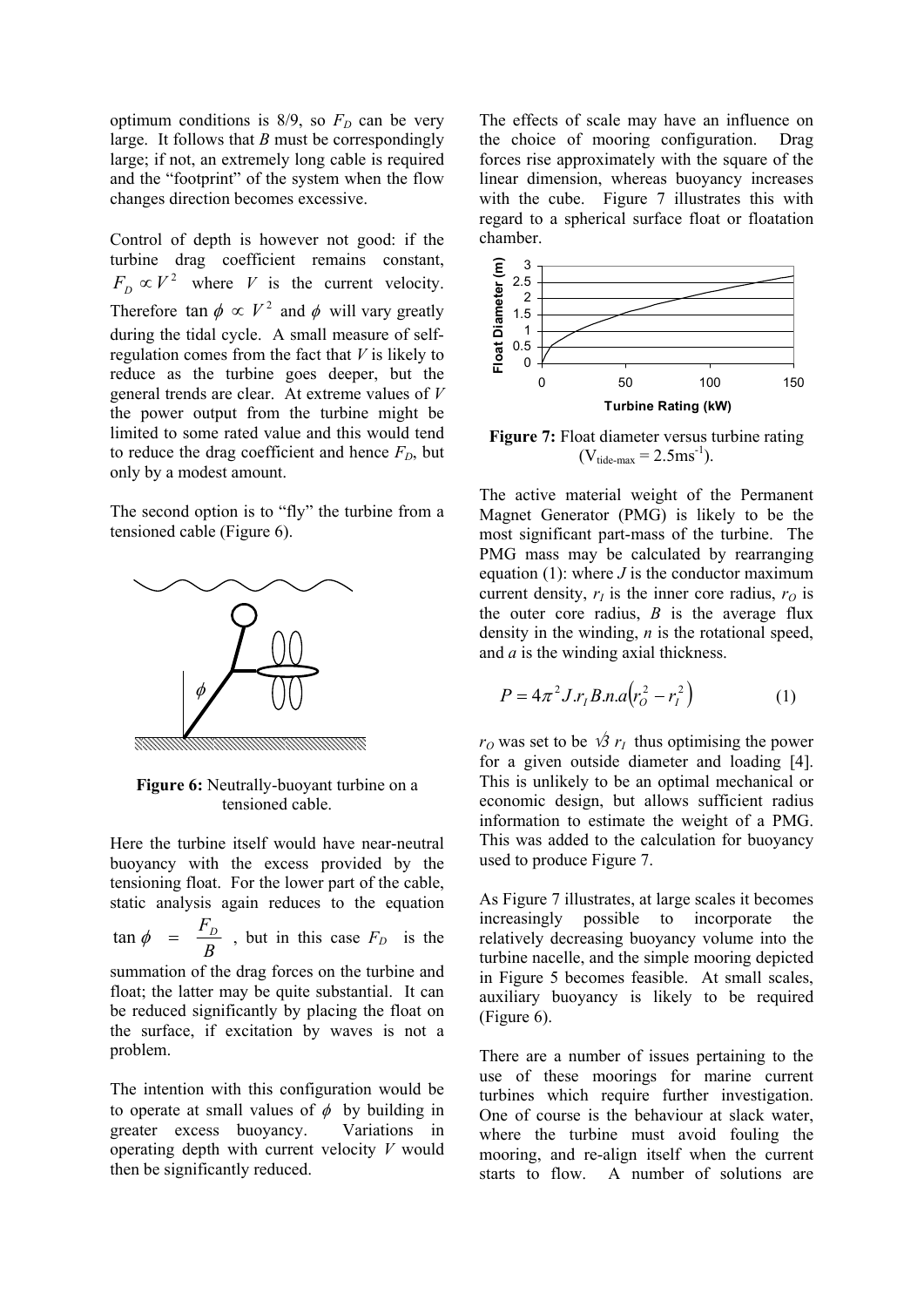possible including motoring a main rotor or the use of modified marine thrusters to provide yaw control.

Another issue is cable twist: repeated circular motions of the device about its tethering point would eventually damage the electrical power cable, which must necessarily follow the route of the main cable to the sea bed. The aforementioned yaw mechanism could provide an unwind function, or a slip-ring style electrical coupling could be employed  $-$  the life-cycle duty of such a mechanism being very small compared to that used in high-speed machinery.

Yet another issue is stability in turbulent flows: tests by the authors on small models in flumes (only qualitative so far) indicate that the shape of the nacelle may be an important factor. With some shapes, oscillations in yaw or pitch seem to occur despite the large self-aligning effect of the drag force on the rotor itself.

## **4 Small turbine for sea trials**

A small contra-rotating turbine is presently being prepared for sea trials. These are intended to shed light on a number of issues:

- the performance of a complete contrarotating power train;
- the production of electricity from a submerged generator;
- and the stability of the complete system on a single-point mooring.



**Figure 8:** Rendering of miniCoRMaT test-bed.

The turbine uses a direct-drive generator, resulting in a large nacelle diameter. There was also a demand for a reasonably high rotational speed, which imposed limits on overall rotor diameter. The result was a turbine with hub diameter 0.43m and overall diameter 0.92m. The complete miniCoRMaT turbine is illustrated as a cut-away drawing in Figure 8.

Despite the bulky nacelle, it was found to be difficult at this scale to go much beyond neutral buoyancy and a tensioned cable with auxiliary float (Figure 6) is to be employed in the trials.

It has been recommended that the generator diameter should not be greater than 10% of the rotor diameter for wind turbines [4], however it is presently unknown whether this holds for tidal turbines. Options exist to reduce the diameter of the generator:

- Several axial generator units may be connected in series on the same frame,
- The electrical output may be generated at a lower frequency and converted to that required, although core copper losses increase significantly at very low frequencies [5]

## **5 Direct Drive Generator**

The relatively slow prime mover rotational speed of a tidal turbine (TSR from Figure 10 and at  $V_{\text{tide max}}$  of 2.5ms<sup>-1</sup>) necessitates a gearbox to increase the speed suitably for a common fourpole generator. Another option is a direct drive generator with a large number of poles. This has the distinct advantages of: a higher overall power take off efficiency of typically 90% near rated load [6] compared to around 85% for a costly multi-stage high torque gearbox (4-stage efficiency of  $94\%$  and generator  $(90\%)$ combination [7]; greater reliability; and a diminished maintenance requirement.

The manufactured direct drive generator has an axial magnetic field created by 24 Neodymium-Iron-Boron (Nd-Fe-B) N50 grade permanent magnets distributed on the 2 rotors making up 12 magnetic poles, and sandwiching the stator which contains 9 copper windings. Nd-Fe-B magnets have vastly superior magnetic properties over traditional Ferrite magnets. The remanence flux density  $B<sub>r</sub>$  of the chosen magnets is 1.42T. The maximum operating temperature (150 $\degree$ C) of Nd-Fe-B magnets is unlikely to be an issue in a submerged tidal generator. Figure 9 is a CAD drawing of the generator showing the critical components.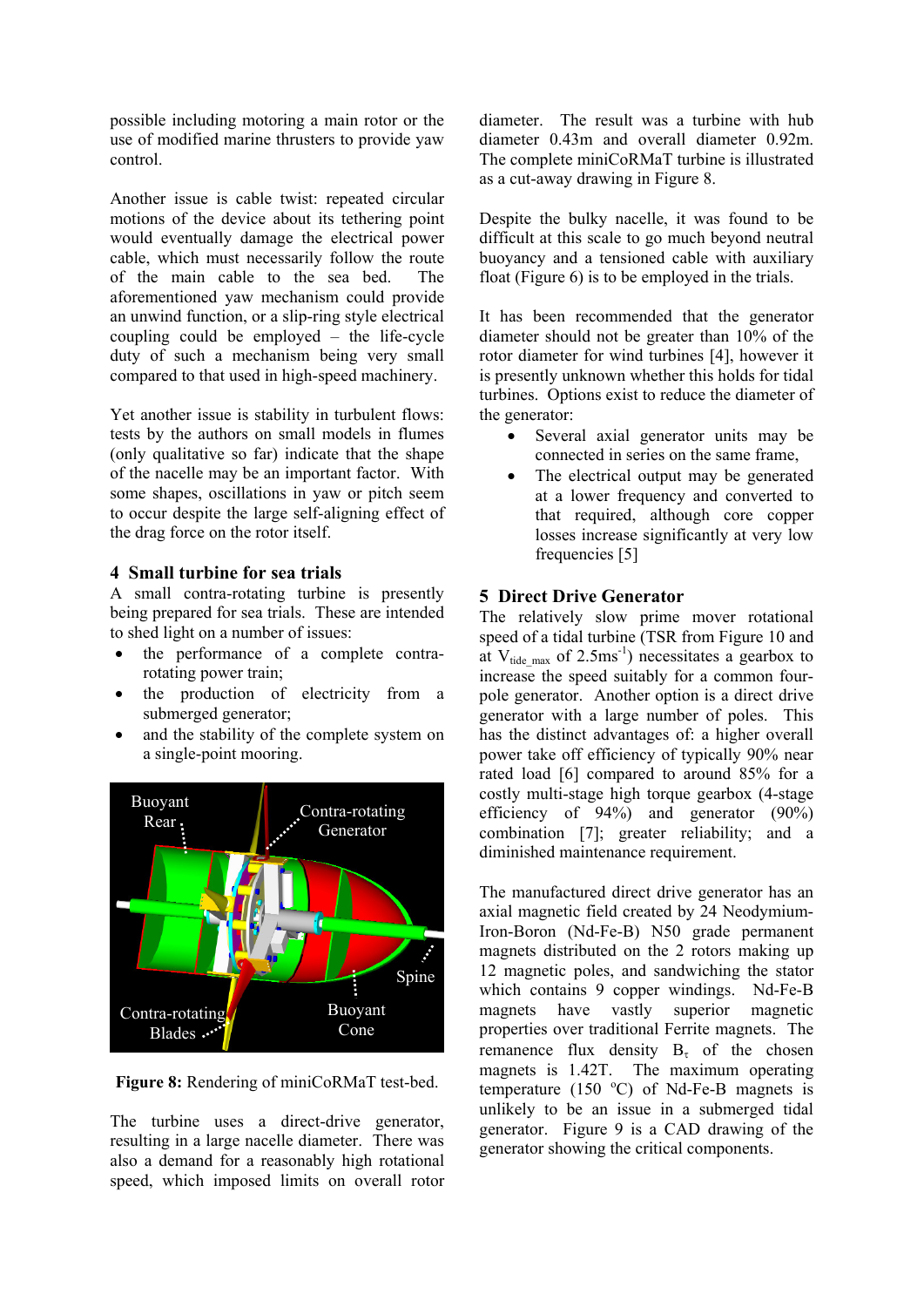

**Figure 9:** CAD rendering of contra-rotating axial flux generator.

The axial-flux generator is configured to provide a 3-phase electrical output. This is converted to DC via a 3-phase rectifier. The energy may therefore be efficiently transmitted underwater and inverted at the grid end, or in this experimental case, fed into a resistive dumped load by a Pulse Width Modulated (PWM) driven Insulated Gate Bipolar Transistor (IGBT) allowing the turbine microcontroller to regulate the overall turbine speed and attain maximum Cp throughout the tidal cycle. The contrarotating prime mover torque balance critical to maintaining the zero reactive torque and thus providing turbine hydrodynamic stability is provided inherently by the magnetic flux linkage across the stator-rotor air gap.

In addition it was decided to experiment with a submersible generator, that is, the rotors and stator both operate in sea-water. Although the magnetic properties of sea-water and air are not significantly different, the electrical insulating properties and corrosive abilities certainly are. The rotors and nickel coated permanent magnets are therefore coated in a hard wearing polymer to provide corrosion protection. The stator is constructed from polyurethane resin into which the copper coils are hermetically sealed with glands allowing the electrical output cables to exit the generator. The advantages of a generator open to seawater are:

- ease of construction,
- generator/nacelle casing leaks are non issues,
- cooling is naturally provided,
- no complex sealing requirements,
- no large diameter seal friction.

Possible drawbacks are:

- lowered efficiency due to the hydrodynamic effects of rotating parts,
- marine growth on exposed components.

The first drawback is partly mitigated by the relatively low rotational speeds and the hydrodynamically efficient design of the exposed parts. Marine growth may be mitigated against by the speed of rotation, the use of antifouling compounds and a mechanical 'wiper' system on the active generator surfaces.

#### **6 Prime Mover and Hydrodynamics**

It was decided to use blades from a turbine used in earlier tank tests [9], modified slightly to suit the specified dimensions. As in previous designs, 3 blades are fitted to the upstream rotor and 4 blades downstream. Blade element modelling was employed to determine the optimum blade pitch angles. Performance of this machine was compromised to some extent by the fact that the blade chord and pitch distributions had originally been optimised to suit a different set of parameters. Predictions of power and thrust coefficients  $(C_P \text{ and } C_I)$  for the complete 2-rotor machine are given in Figure 10.



**Figure 10:** Performance predictions for turbine to be used in full system sea trials.

A good peak hydrodynamic efficiency is not essential to achieving the aims of the test programme. The tip speed ratio at which peak